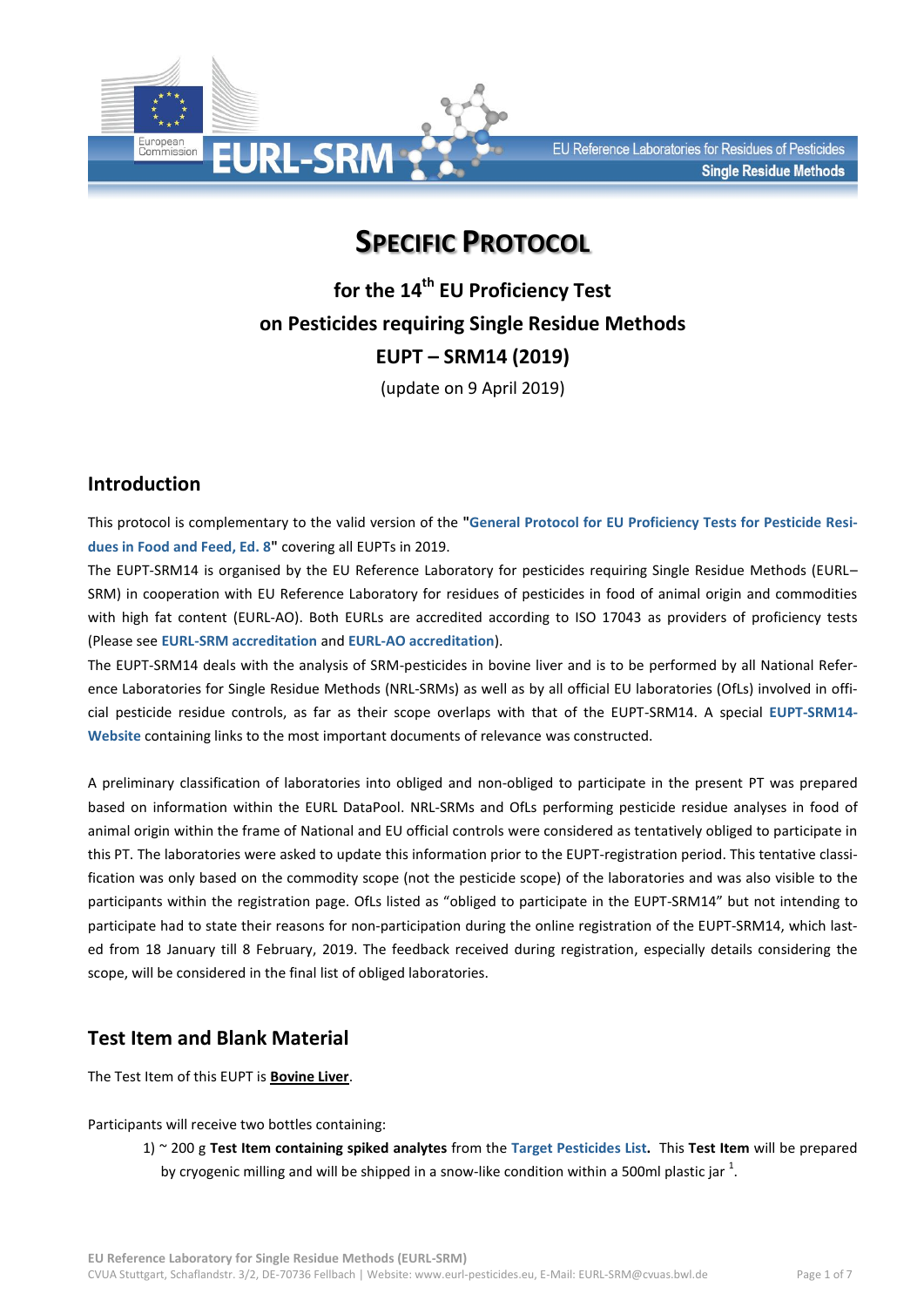2) ~ 200 g **Blank Material**, that can be used for recovery experiments as well as for the preparation of matrixmatched calibration standards. This **Blank Material** will be shipped as an ice block within a 300ml plastic jar <sup>1</sup>.

Using randomly chosen bottles, the Organizers will check the Test Item for sufficient homogeneity and for the stability of the pesticides contained over the period of the exercise. The Blank Material will be also checked to prove that none of the pesticides on the Target Pesticides List is contained at relevant levels.

# **Target Analytes and MRRLs**

The Test Item will contain several pesticides from the **EUPT-SRM14 [Target Pesticides](http://www.eurl-pesticides.eu/library/docs/srm/EUPT-SRM14_TargetPesticideList.pdf) List.** Laboratories should read this list carefully as it shows how the residues are expected to be reported as well as the **Minimum Required Reporting Levels (MRRLs)**. The MRRL values will be used to help identify false positive and false negative results and for the calculation of z-scores for false negatives. **Make sure to download the latest version of the EUPT-SRM14 [Target Pesticides List](http://www.eurl-pesticides.eu/library/docs/srm/EUPT-SRM14_TargetPesticideList.pdf) before starting with analysis and result reporting**.

# **Shipment of Test Item**

## **Test item and Blank Material are planned to be shipped on 18 March, 2019**.

Frozen Test Item and Blank Material will be packed in thermo-boxes together with dry ice<sup>1</sup> and shipped from Germany via DHL express parcel to the participants. Prior to shipment a reminder will be sent to the participating laboratories by e-mail. The participating laboratories must make their own arrangements for the receipt of the package. They should inform the Organisers of any public holidays in their country/city during the week of the shipment, and must make the necessary arrangements to receive the shipment, even if the laboratory is closed.

Should any complications during shipment, delivery or the customs be expected, the participating laboratories should provide the Organizers in advance with contact information of possible contact persons of the lab (e.g. mobile phone numbers) as well as instructions in local language explaining the need to keep the package in freezer during delay in transit and delivery. This information will be attached to the package.

**After the packages will be picked up and stored in the DHL delivery system, each participant will be informed by DHL about the tracking number of his package. The participants can follow the delivery state of their own packages online and must make any necessary arrangements to receive the delivery.**

**Once unexpected delay is noticed in the customs or within the recipient's country, the participant himself is strongly encouraged to contact his local DHL Express office and/or the customs in order to accelerate the clearance and delivery procedures.**

# **Instructions on handling the Test Item**

<u>.</u>

Once arrived, both the Test Item and the Blank Material should be stored deeply frozen (at -18°C or lower) until analysis in order to avoid any possible deterioration/spoilage of the sample and to minimize pesticide degradation.

The **Test Item** was homogenized via cryogenic milling. It should normally arrive in a snow-like condition so that it can be easily loosened up with a spatula and the analytical portions can be conveniently withdrawn. Any coagulations of the

<sup>1</sup> PT-Material for participating laboratories in countries or locations where the shipment with dry ice is not allowed will be packed in thermo-isolated jars, pre-cooled at -70°C and shipped in thermo-boxes additionally containing freeze elements.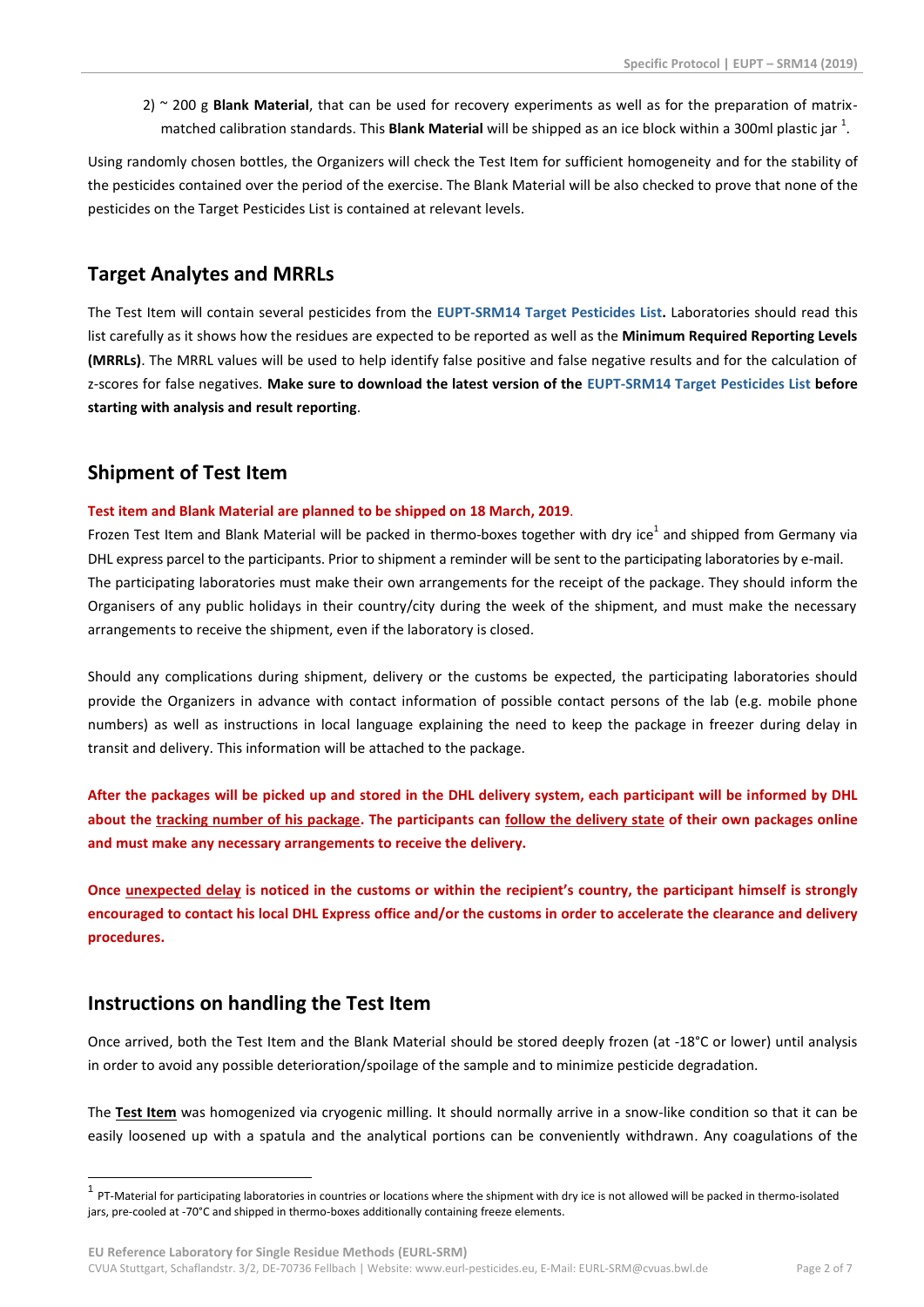homogenate are not expected to have any impact on the homogeneity, so in principle there is no need of re-mixing the Test Item in its entirety.

The **Blank Material** is provided as an ice block. Prior to taking analytical portions, it is recommended leaving the Blank Material at ambient temperature for approx. 1 hour to partly defrost followed by a mixing with a knife mill or leaving the material to almost entirely defrost (e.g. 2.5 – 3 hours at ambient temperature) followed by stirring with a spatula while still cold.

**Participating laboratories are recommended using their routine standard operating procedures for extraction, clean-up and analytical measurement as well as their own reference standards for identification and quantification purposes.** Laboratories may also employ methods not yet implemented routinely, for example, if they are in the test-phase of implementing them. In this case the limited experience and the non-inclusion of the analytes in the routine scope should be indicated in the **[EUPT-SRM14 result submission webtool](http://www.eurl.dtu.dk/)**.

The homogeneity tests will be conducted using 10 g for both QuEChERS and QuPPe amenable pesticides. As sub-sampling variability increases with decreasing analytical portion size, sufficient homogeneity can be guaranteed only for sample portions equal to or bigger than the portion size used in the homogeneity test.

# **Results submission webtool**

Sample receipt acknowledgement, analytical results and method information are to be submitted via the **[EUPT-SRM14](http://www.eurl.dtu.dk/)  [result submission webtool:](http://www.eurl.dtu.dk/)**

- **Sample receipt acknowledgement: accessible from 19 March till 28 March, 2019.**
- **Analytical results and method information: accessible from 19 March till 15 April midnight (CEST), 2019.**
- **The deadline for result submission is 23 April 15 h (3 p.m.) (CEST), 2019.**
- **Additional information on the methods used for tentatively false negative results: accessible from 24 April till 2 May, 2019.**

A guideline for the new **[EUPT-SRM14 result submission webtool](http://www.eurl.dtu.dk/)** will be provided to the participants in due time. The **participants are urged to read it carefully before submitting their results**.

## **- Login Credentials and Lab Code**

**To access the [EUPT-SRM14 result submission webtool,](http://www.eurl.dtu.dk/) participants must use their personal login credentials (username and password). The link to the [EUPT-SRM14 result submission webtool](http://www.eurl.dtu.dk/) and the personal login credentials will be provided to the PT-contact persons approx. two weeks prior to sample shipment.**

**The lab's unique lab code for the EUPT-SRM14 will be provided to the participants after accessing to [EUPT-SRM14 re](http://www.eurl.dtu.dk/)[sult submission webtool](http://www.eurl.dtu.dk/) for the first time.**

## **- Acknowledgement of Package Receipt and Acceptance of PT-Materials**

Once the laboratory has received the package, it must report to the organiser via the **[EUPT-SRM14 result submission](http://www.eurl.dtu.dk/)  [webtool](http://www.eurl.dtu.dk/)** the date of receipt, the condition of the Test Item, and its acceptance. The page Sample Acknowledgement will remain open till 28 March. If a laboratory does not respond by this deadline, the Organisers will assume that Test Item and Blank Material have been received and accepted.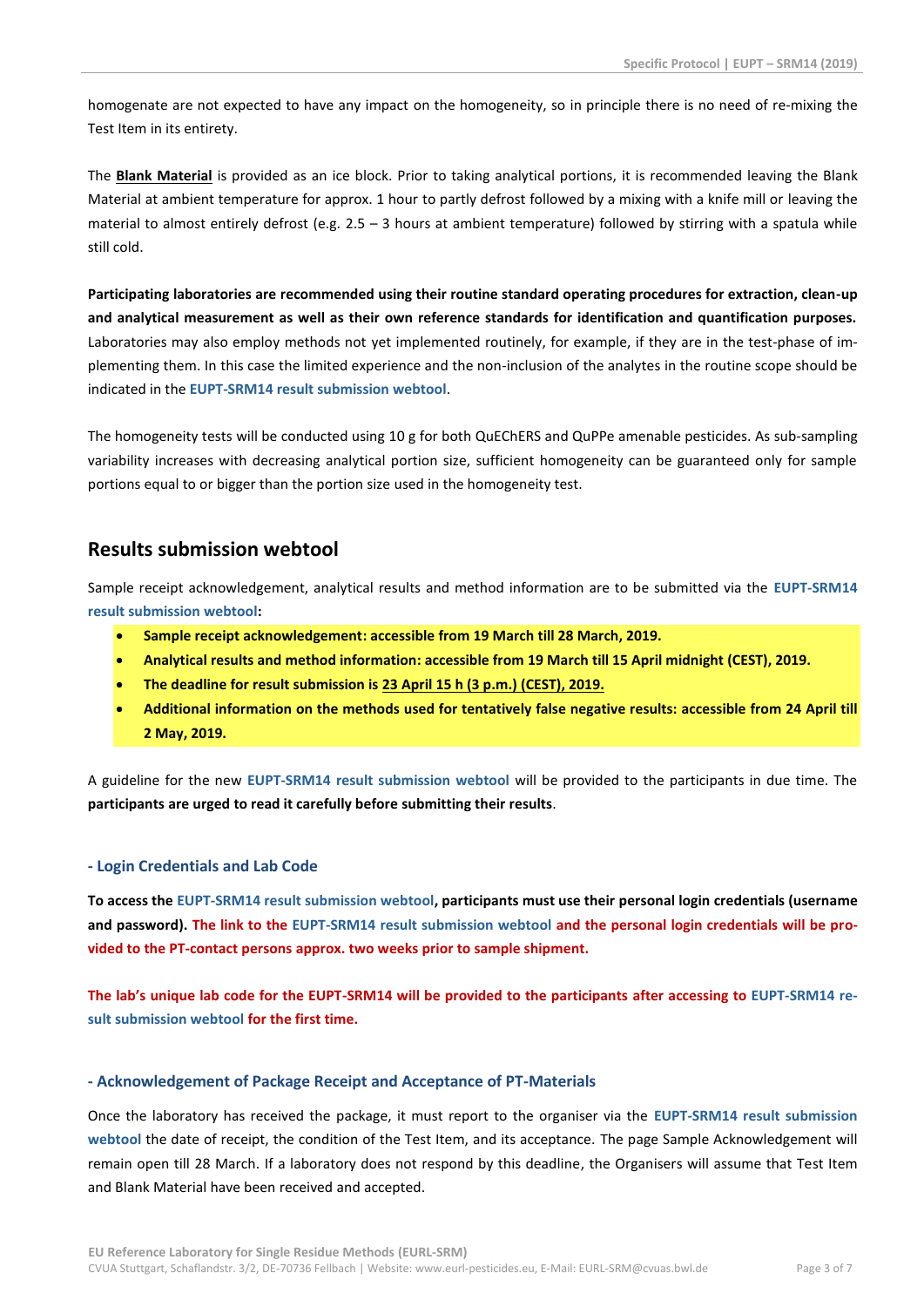**Any participants having not received the Test Items by the Fri. 22 March at noon must inform the Organiser via e-mail [\(EURL-SRM@cvuas.bwl.de\)](mailto:EURL-SRM@cvuas.bwl.de) by Fri. 22 March 2:30 pm. The Organiser will consult the shipping company to localize the package and decide on further actionsincluding new shipment, if necessary**.

#### **- Reporting qualitative and quantitative Results**

To report their results, laboratories must access the **[EUPT-SRM14 result submission webtool](http://www.eurl.dtu.dk/)**. **All results must be reported on this website by 23 April 15 h (3 p.m.) (CEST), 2019.** The website will not be accessible after this deadline, and all results submitted afterwards will not be accepted.

Before entering the results, please study the **EUPT-SRM14 [Target Pesticides List](http://www.eurl-pesticides.eu/library/docs/srm/EUPT-SRM14_TargetPesticideList.pdf)** carefully, in particular the residue definitions that apply to the EUPT, which may not be given in full on the result submission website.

Among others, the following fields will be available for reporting the quantitative results:

- "**Concentration in mg/kg":** the numerical pesticide concentrations that would be reported in routine work. Results should not be reported where a pesticide was not detected, or was detected below the RL (Reporting Limit) of the laboratory or the MRRL. Results reported as "< RL" or "< #,# mg/kg" will be considered as "Not Detected".

The residue levels of the pesticides must be reported in mg/kg using the following **significant figures**:

- Levels <0.010 mg/kg to be expressed to 2 significant figures, e.g. 0.0058 mg/kg;
- Levels ≥ 0.010 mg/kg to be expressed to 3 significant figures, e.g. 0.156, 1.64, 10.3 mg/kg

Recovery-corrected results should be reported only where this reflects the routine lab's procedure; otherwise the non-recovery-corrected result should be reported. Where a **result was corrected for recovery,** the approach(es) followed to achieve this correction (e.g. standard additions to sample portions, procedural calibration, recovery factor, use of ILIS) must be reported in the respective fields.

- **"Conc. in blank in mg/kg":** concentration values of any pesticides from the **EUPT-SRM14 [Target Pesticides List](http://www.eurl-pesticides.eu/library/docs/srm/EUPT-SRM14_TargetPesticideList.pdf)** determined in the Blank Material (even at levels below the MRRL).
- **"Experience with this compound":** Use the dropdown-menu to indicate for how many years you have been analysing for each compound using the method applied in this EUPT.

#### **- Reporting Information on Analytical Methodology**

On the page of "**Edit methods"** of **[EUPT-SRM14 result submission webtool](http://www.eurl.dtu.dk/)** the participating laboratories must provide information on the analytical method(s) applied to pesticides which were analysed and detected either in the Test Item or in the Blank Material.

The participating laboratories are urged to thoroughly fill-in all requested information and control it carefully in order to minimize the administrative burden of collecting and correcting it a posteriori.

**If no sufficient information on the methodology used is provided, the Organisers reserve the right not to accept the analytical results reported by the participant or to refuse participation is future EUPT-SRMs.**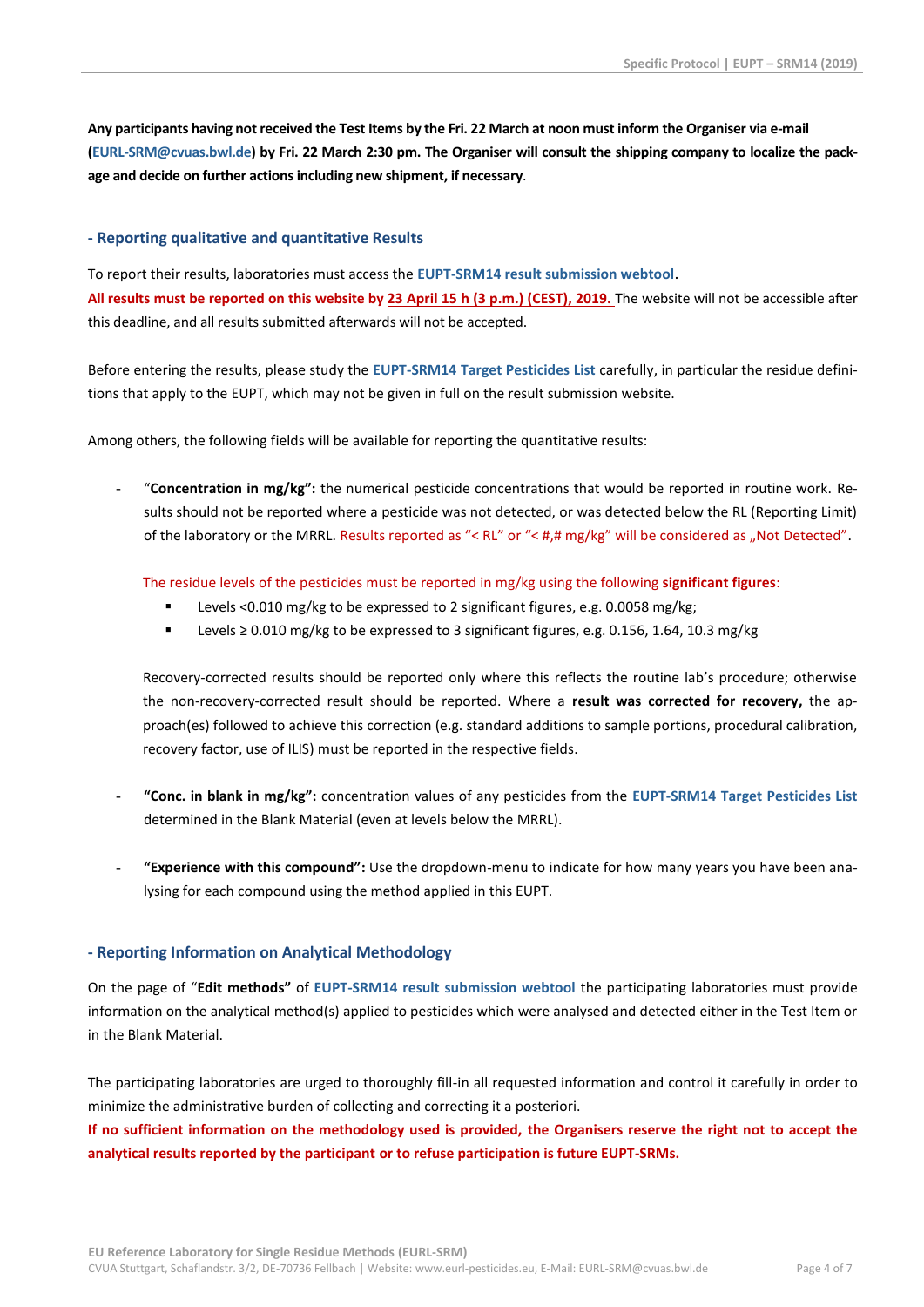**For detailed information on the columns on** the page of "**Edit methods" please refer to the guideline for results submission that will be issued and provided to you in due time**.

## **- Submission of results**

**Once you have entered all your results and checked their correctness, you have to submit them by clicking the bottom "Final submission" before the submission deadline. Afterwards, you will NOT be able to change your data anymore. Without "Final submission" your results and method information will not be included in the evaluation!**

## **- Additional Information**

If the laboratory has obtained tentatively false negative result(s), it will be asked for entering the method information for the pesticide(s) in question after the results submission period is closed.

# **Subcontracting**

The following task was subcontracted to the EURL-CF, Søborg, Denmark:

- a) Generation of the login credentials
- b) Administration of EUPT-SRM14 result submission website

## **Follow-up actions**

After the distribution of the EUPT-SRM14 Preliminary Report, laboratories with poor results (high absolute z-scores, false negatives or false positives) will be asked to provide information concerning the reasons for this and possible corrective actions. This information will be forwarded to the corresponding NRL-SRMs upon request. All EUPT-SRM14-participants are welcome to ask the EURL-SRM for technical assistance.

The Organiser might ask laboratories to provide missing methodology information that is important for the evaluation and interpretation of the PT.

According to instructions by DG-SANTE, the "**[Protocol for management of underperformance in comparative testing](http://www.eurl-pesticides.eu/docs/public/tmplt_article.asp?CntID=672&LabID=100&Lang=EN)  [and/or lack of collaboration of National Reference Laboratories \(NRLs\) with Community reference laboratories \(CRLs\)](http://www.eurl-pesticides.eu/docs/public/tmplt_article.asp?CntID=672&LabID=100&Lang=EN)  [activities](http://www.eurl-pesticides.eu/docs/public/tmplt_article.asp?CntID=672&LabID=100&Lang=EN)**" will be followed by NRLs.

# **Documents**

All documents related to the EUPT–SRM14 can be found in the **[EURL-Document Repository \(CIRCA-BC\).](https://circabc.europa.eu/w/browse/2bf8a04a-0137-47cc-bf5e-b4e854c13316)** Links to the documents can also be found in the **[EUPT-SRM14](http://www.eurl-pesticides.eu/docs/public/tmplt_article.asp?LabID=200&CntID=1100&Theme_ID=1&Pdf=False&Lang=EN) Website.**

For further information please contact the organizers **[EURL-SRM@cvuas.bwl.de](mailto:EURL-SRM@cvuas.bwl.de)**

Please check the **[EUPT-SRM14](http://www.eurl-pesticides.eu/docs/public/tmplt_article.asp?LabID=200&CntID=1100&Theme_ID=1&Pdf=False&Lang=EN) Website** before starting with the analysis in order to **make sure that you have the latest version of all documents available**. In case of major changes the participants will be informed via e-mail.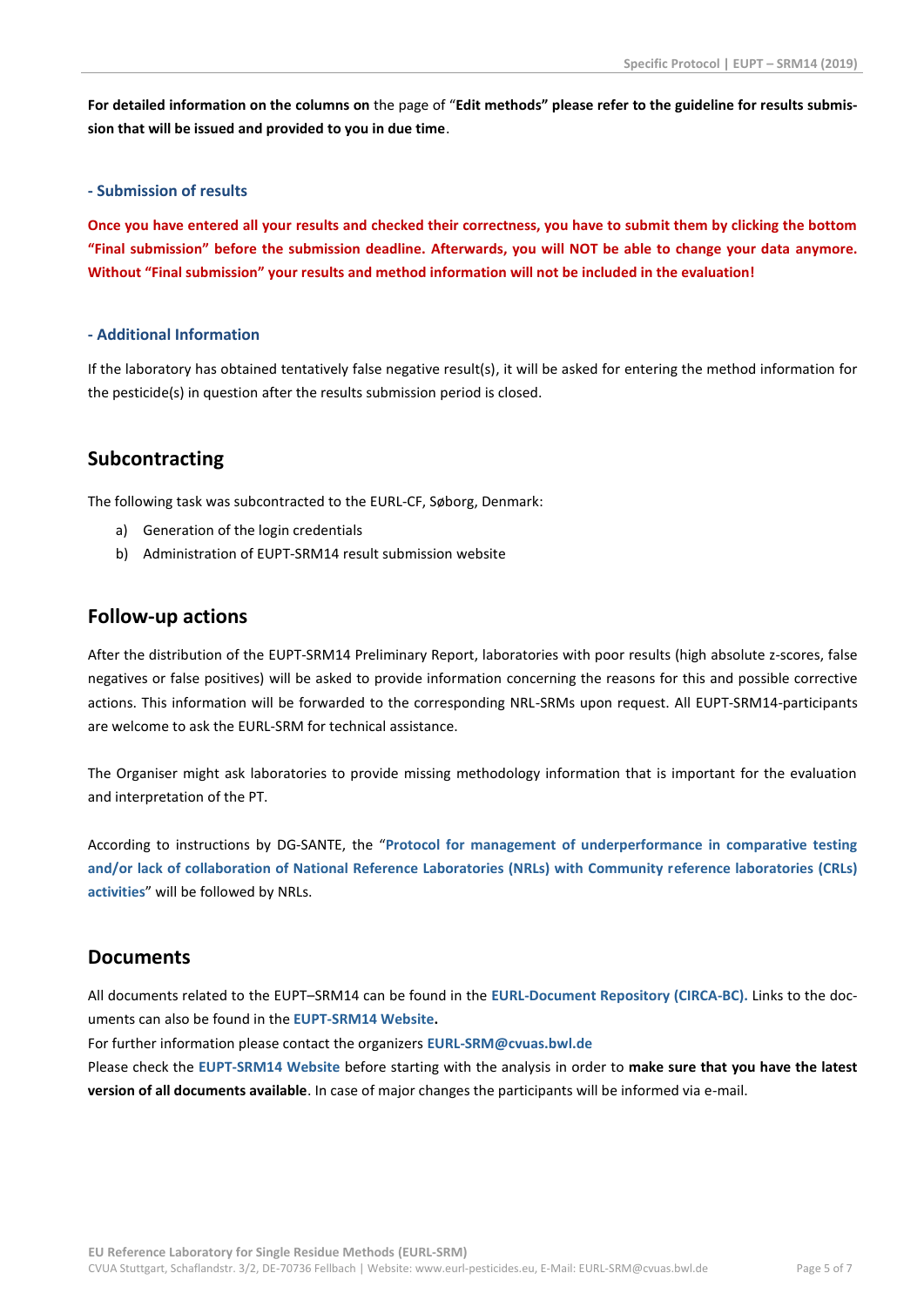# **Participation fees and payment details**

To cover the costs of production, handling and shipment of the PT-Materials the following fees will be charged for one unit of the PT-Material to the participating laboratories:

- OfLs (including NRLs) from EU countries, EU-candidate countries and EFTA countries: 250 €
- Labs based in third countries: 400 €

**An invoice issued to the "invoice address" stated in the registration form will be sent two weeks after sample shipment to the invoice e-mail address stated in the registration form. Should the payment being taken care of by another department/institution, the recipient of the invoice is requested to forward the invoice accordingly. Details of payment will be given in the invoices.**

**Payment is expected to be made within 30 days upon the invoice issue date** unless special information was provided by the participant during registration and/or otherwise agreed between participant and organiser.

**If for any reason payment cannot be carried out before this date, please contact the Organizer to give explanations.** 

**If no payment or no proof of payment is received and no explanation is given to the Organizers, the Organizers reserve the right to exclude the results of the concerned laboratories from the Final EUPT-Report or to refuse its participation in future EUPT-SRMs.**

#### **Bank Details:**

| <b>Bank account holder:</b>       | Landesoberkasse Baden Wuerttemberg             |
|-----------------------------------|------------------------------------------------|
| <b>Bank Name:</b>                 | <b>Baden Wuerttembergische Bank</b>            |
| <b>IBAN:</b>                      | DE 02 6005 0101 7495 5301 02                   |
| <b>BIC/SWIFT:</b>                 | <b>SOLADESTXXX</b>                             |
| <b>Payee identification text:</b> | See invoice (important and MUST be indicated!) |
| <b>VAT of CVUA Stuttgart</b>      | DE 811 600 510                                 |

## **Please note:**

**EURL-AO based in CVUA Freiburg and EURL-SRM based in CVUA Stuttgart belong to the same ministry and have thus the same bank account.**

**If your laboratory participated in both the EUPT-SRM14 and the EUPT-AO14, please ask your financial department to transfer the fee for each of the PTs separately using the corresponding payee identification text (= invoice number) given in the invoice. Without this text, your payment will not be able to reach the correct EURL.**

More details for bank-remittance are given in the invoices.